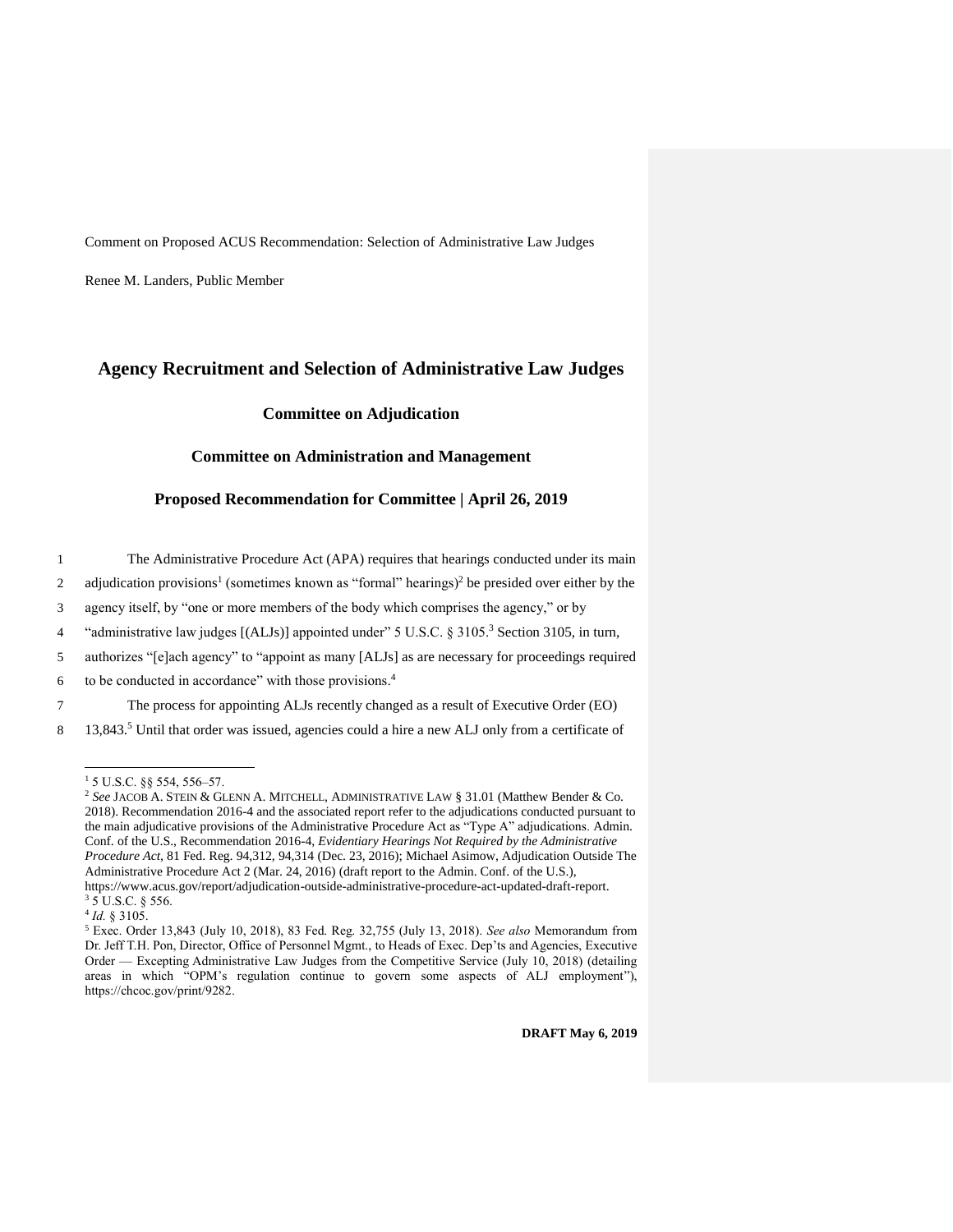9 qualified applicants (that is, a list of applicants eligible for hire) prepared by the Office of

10 Personnel Management (OPM).<sup>6</sup> Each certificate generally had three applicants selected from a

11 much larger register of applicants OPM deemed "qualified." The "list of three," as it was known,

12 consisted of the three highest-scoring applicants based upon, among other things, an OPM-

13 administered and -developed examination and panel interview process, as well as veterans' status.<sup>7</sup> 14

15 Under EO 13,843 newly appointed ALJs are no longer in the "competitive service," but

16 instead are in what is known as the "excepted service."<sup>8</sup> As a result, agencies now hire new ALJs

17 directly—that is, without OPM's involvement—generally using whatever selection criteria and

18 procedures they deem appropriate. EO 13,843 was premised on two primary bases. The first was

19 the need to "mitigate" the concern that, after the Supreme Court's 2018 decision in *Lucia v.* 

20 Securities and Exchange Commission,<sup>9</sup> the OPM-administered process might unduly

21 circumscribe an agency's head's discretionary hiring authority under the Appointments Clause.<sup>10</sup>

22 *Lucia* held that the SEC's ALJs were officers under the Constitution's Appointment's clause,

23 with the result being that—assuming that the SEC's ALJs are inferior rather than principal

24 officers<sup>11</sup>—they must be appointed directly by the Commission itself as the head of a department

25 rather than, as was being done, by SEC staff.<sup>12</sup> The second basis was the need to give "agencies"

26 greater ability and discretion to assess critical qualities in ALJ candidates . . . and [such

27 candidates'] ability to meet the particular needs of the agency."<sup>13</sup>

*Id.* As the Administrative Conference noted in 1992, "application of the veterans' preference has almost always been determinative in the ALJ selection system." *Id.* 

j

<sup>10</sup> *See* Exec. Order 13,843, *supra* note 5, § 1.

<sup>12</sup> See generally id. This recommendation takes no position on constitutional questions.

<sup>13</sup> Exec. Order 13,843, *supra* note 5, § 1.

2

**DRAFT May 6, 2019**

<sup>6</sup> This was the process for hiring "new" Administrative Law Judges (ALJs). Many agencies hired incumbent ALJs from other agencies in a process known as "interagency transfer." This process no longer exists, but agencies are still free to hire ALJs from other agencies using their own process.

<sup>7</sup> *See* Admin. Conf. of the U.S., Recommendation 92-7, *The Federal Administrative Judiciary*, 5 (Dec. 10, 1992). Qualified veterans received extra points that "had an extremely large impact, given the small range in unadjusted scores." *Id.* The veterans' preference also operated at the point agencies selected off the "list of three" by requiring an agency to select a veteran with the same or a lower score as a non-veteran.

<sup>&</sup>lt;sup>8</sup> "[T]he 'excepted service' consists of those civil service positions which are not in the competitive service or the Senior Executive Service." 5 U.S.C. § 2103.

<sup>9</sup> 138 S. Ct. 2044 (2018).

<sup>&</sup>lt;sup>11</sup> The *Lucia* majority expressly refrained from deciding whether the Securities and Exchange Commission's (SEC) ALJs are principal or inferior officers, but did note that "[b]oth the Government and Lucia view the SEC's ALJs as inferior officers and acknowledge that the Commission, as a head of department, can constitutionally appoint them." *Lucia*, 138 S. Ct. at 2051 n.3.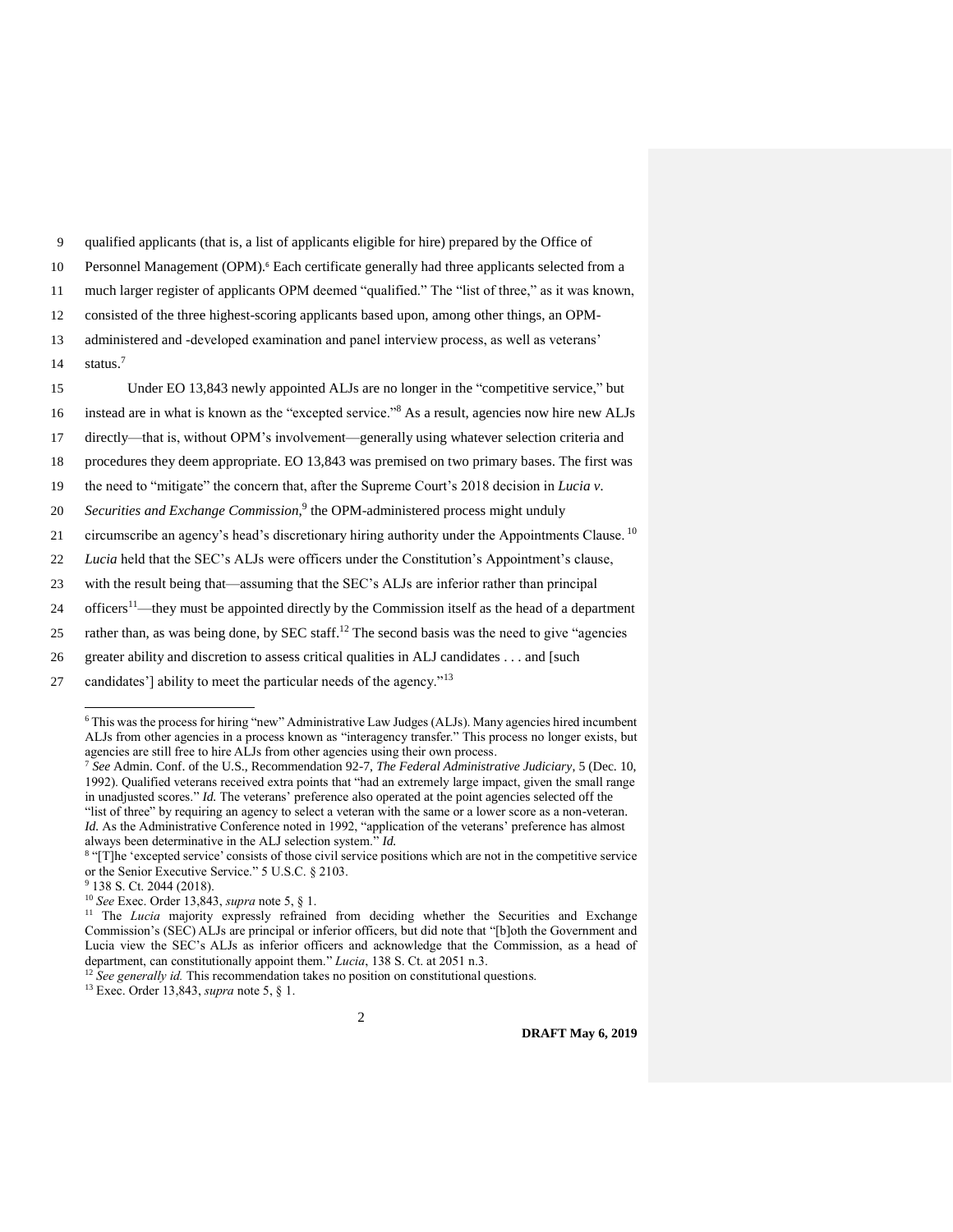| 28 | EO 13,843 requires only that ALJs be licensed attorneys. In addition, it identifies                       |  |
|----|-----------------------------------------------------------------------------------------------------------|--|
| 29 | desirable qualities for ALJs, such as appropriate temperament, legal acumen, impartiality, and            |  |
| 30 | the ability to communicate their decisions, explicitly leaving it, however, to each agency to             |  |
| 31 | determine its own selection criteria. This recommendation does not address the substantive                |  |
| 32 | hiring criteria that agencies will employ in selecting among ALJ candidates, though it does               |  |
| 33 | recommend that agencies publish the minimum qualifications and selection criteria for their ALJ           |  |
| 34 | positions. The selection criteria that an agency considers adopting might include, for example,           |  |
| 35 | litigation experience, experience as an adjudicator, experience in dispute resolution, experience         |  |
| 36 | with the subject-matter that comprises the agency's caseload, specialized technical skills,               |  |
| 37 | experience with case management systems, demonstrated legal research and legal writing skills,            |  |
| 38 | a dedicated work ethic, and strong leadership and communications skills. <sup>14</sup>                    |  |
| 39 | Each agency must decide not only which selection criteria will apply, but also which will                 |  |
| 40 | be mandatory and which will be only desirable or preferred. Of course, agencies must also                 |  |
| 41 | ensure compliance with generally applicable legal requirements, including those relating to equal         |  |
| 42 | employment opportunity such as are embodied in Executive Order 13,583 regarding                           |  |
| 43 | government-wide initiatives to promote diversity and inclusion in the federal workforce <sup>15</sup> and |  |
| 44 | veterans' preference. <sup>16</sup>                                                                       |  |
| 45 | Because the EO allows each agency to design its own selection procedures, each agency                     |  |
| 46 | must now decide which of its officials will be involved in the selection process, how the process         |  |
| 47 | will be structured, how vacancies will be announced and otherwise communicated to potential               |  |
| 48 | appointees, and whether the agency will require writing samples or some other evaluation.                 |  |
| 49 | This recommendation is built upon the view that there is no "one size fits all" procedure                 |  |
|    |                                                                                                           |  |

50 for appointing ALJs and is designed to assist agencies that are in the initial stages of thinking through

 $\overline{a}$ <sup>14</sup> *See generally* Jack M. Beermann and Jennifer L. Mascott, Federal Agency ALJ Hiring After Lucia And Executive Order 13843 (Mar. 28, 2019) (draft report to the Admin. Conf. of the U.S.), https://www.acus.gov/report/draft-research-report-federal-agency-alj-hiring-after-lucia-and-executiveorder-13843. This report is based in part upon interviews with officials at a number of agencies, including those employing the vast majority of federal agency ALJs.

**Formatted:** Font: (Default) Times New Roman, 12 pt

**Formatted:** Font: Times New Roman, 12 pt **Formatted:** Font: Times New Roman, 12 pt

<sup>&</sup>lt;sup>15</sup> Executive Order 13583, Establishing a Coordinated Government-wide Initiative to Promote Diversity and Inclusion in the Federal Workforce (August 18, 2011).

<sup>&</sup>lt;sup>16</sup> The Executive Order provides that "each agency shall follow the principle of veteran preference as far as administratively feasible." Exec. Order 13,843, *supra* note 5, § 3.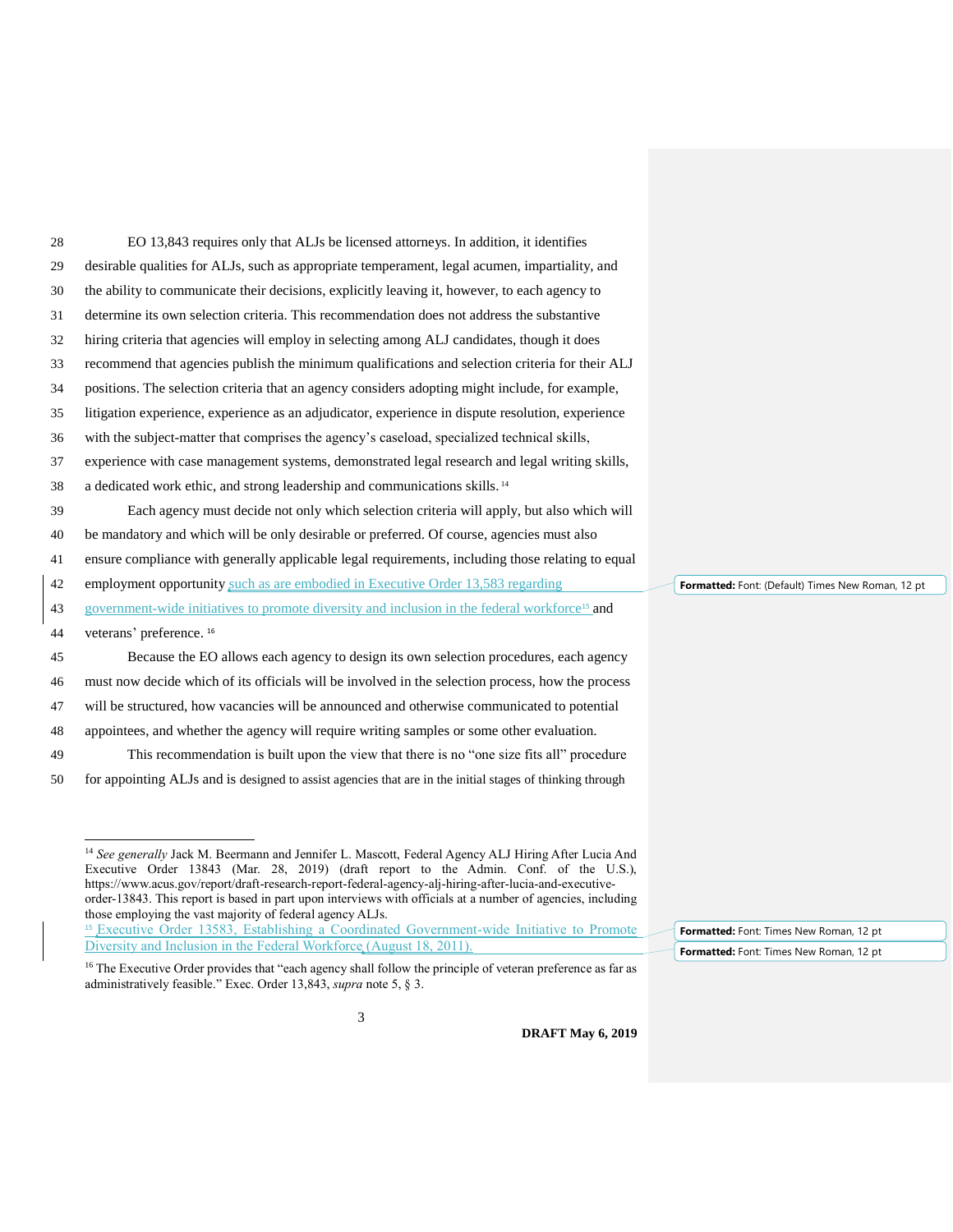51 new procedures for appointing ALJs under the EO.<sup>17</sup> Each agency will have to construct a system

that is best suited to the particular agency's needs, including the nature of the proceedings the

ALJs will preside over, the size of the agency's caseload, the substance of the statutes, and rules

involved in the proceedings.

#### **RECOMMENDATION**

# **Recruitment**

| 55 | 1. To ensure the widest possible awareness of their ALJ vacancies and a broad pool of   |
|----|-----------------------------------------------------------------------------------------|
| 56 | applicants, agencies should announce their ALJ vacancies on USAJOBS, their own          |
| 57 | websites, and/or other websites that might reach a diverse range of potential ALJ       |
| 58 | applicants. Agencies that desire or require prior subject-matter, adjudicative, and/or  |
| 59 | litigation experience should also reach out to lawyers who practice in the field and/or |
| 60 | those with prior experience as an adjudicator. Each agency should keep the application  |
| 61 | period open for a reasonable period of time to achieve an optimal pool of applicants.   |
|    |                                                                                         |

### **Formulation and Public Announcement of Hiring Criteria**

| 62 | 2. Agencies should formulate and publish minimum qualifications and selection criteria for |
|----|--------------------------------------------------------------------------------------------|
| 63 | ALJ hiring. Those qualifications and criteria should include those factors specified in    |
| 64 | Executive Order 13,843 and qualifications the agency deems important for service as an     |
| 65 | ALJ in the particular agency. The notice should distinguish between mandatory and          |
| 66 | desirable criteria. When constructing guidelines and processes for the hiring of ALJs,     |
| 67 | agencies should be mindful of the importance of the appearance of impartiality and the     |
| 68 | independence and neutrality of ALJs.                                                       |
| 69 |                                                                                            |

### **Selection Panels and Writing Samples**

 $\overline{a}$ 

**DRAFT May 6, 2019**

 Some agencies have already publicly disseminated guidance. *See* U.S. Department of Health and Human Services, "Administrative Law Judge Appointment Process: Departmental Appeals Board, Office of Medicare Hearings and Appeals," https://www.hhs.gov/sites/default/files/alj-appointment-process.pdf; Secretary's Order 07-2018, Procedures for Appointments of Administrative Law Judges for the Department of Labor, 83 Fed. Reg. 44307 (Aug. 30, 2018).